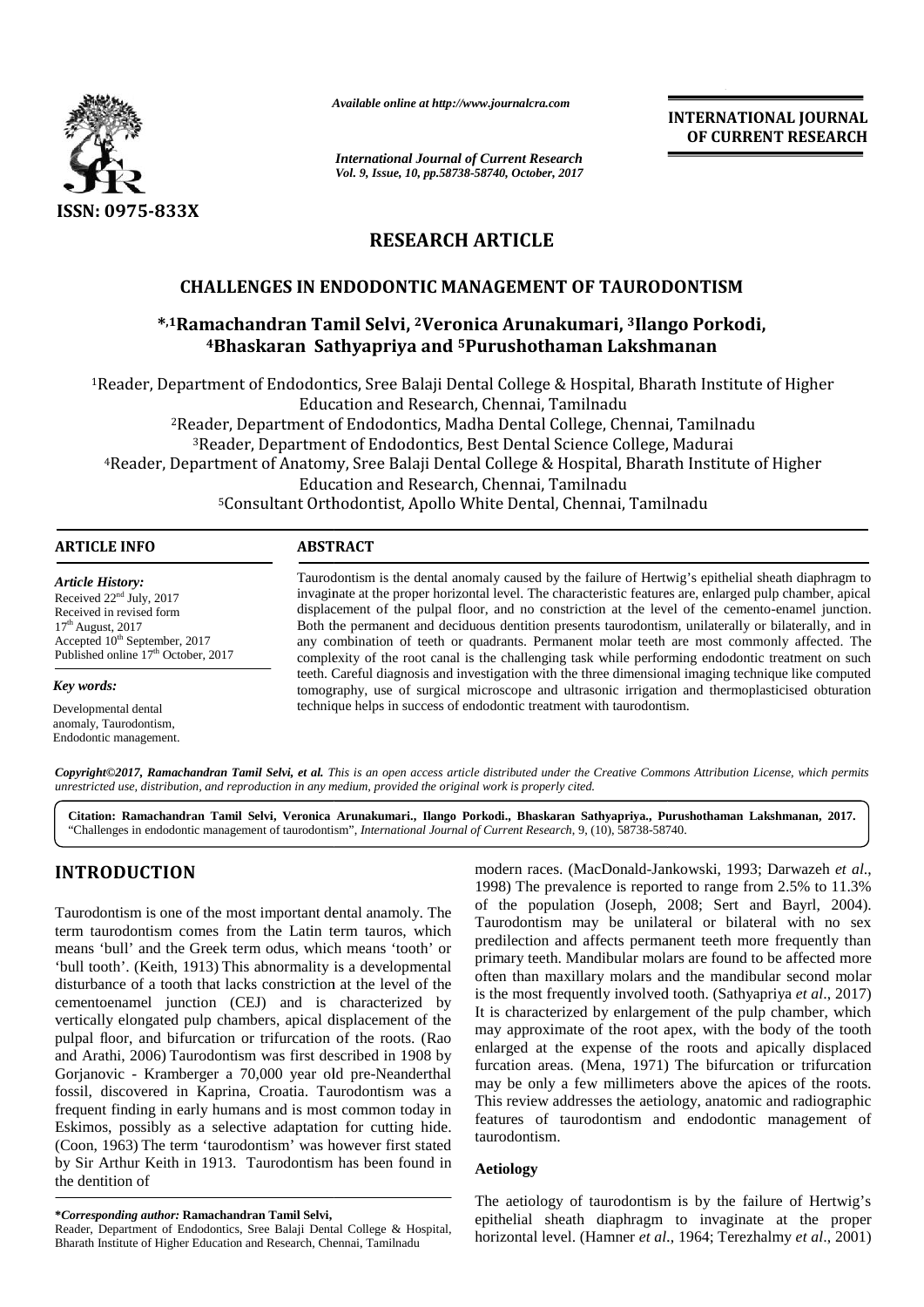Taurodontism was suggested to have genetic transmission and was considered to be associated with an increased number of X chromosomes. (Gage, 1979) Later, it was found to have no simple genetic association but have noticed a trend for X chromosomal aneuploidy amongst patients with more severe forms of the trait. (Jaspers *et al*., 1980) The people with heavy masticatory habits (for example, the Neanderthals and Inuit (Eskimos), who prepared skins for protection from the cold by chewing) or in populations in which teeth were used as tools, taurodontism was found to be a genetically determined trait. (Witkop, 1976) The other external factors can also damage developing dental structures in children and adolescents. The external factors like, infection (osteomyelitis) (Reichart and Quast, 1975), disrupted developmental homeostasis (Witkop *et al*., 1988), high-dose chemotherapy (Greenberg and Glick, 2003) and a history of bone marrow transplantation (Vaughan *et al*., 2005) contributes to taurodontism.

### **Anatomic Features**

The pulp chamber of the teeth with taurodontism is extremely large and with greater apicoocclusal height and extends apically below the CEJ. (Yeh and Hsu, 1999; Sert and Bayrl, 2004) Taurodont presents with rectangular shape and the CEJ constriction is less marked than that of the normal tooth. The roots are shorter than the crown due to the apically displaced crown. (Keith, 1913; Durr *et al*., 1980)

## **Clinical and radiographic characteristics**

The body and roots of a taurodont tooth lie below the alveolar margin. The distinguishing features cannot be recognized and exhibits normal appearance clinically. (White and Pharoah, 2004) Hence, the diagnosis of taurodont is made from diagnostic radiographs usually a subjective determination made. (Neville *et al*., 2002) Radiographically, taurodont tooth has the characteristic features of, normal crown size extension, rectangular pulp chamber into the elongated body of the tooth, shortened roots and root canals, location of furcation near the root apices. (Terezhalmy *et al*., 2001) Developments in image quality have aided in the analysis of root canal morphology, especially with respect to canal identification and length, and also enhanced postoperative evaluationof endodontic treatment. Computerized tomography can be useful for the diagnosis and treatment of taurodontism, as it helps in visualisation of taurodontic tooth roots from different dimensions.

### **Endodontic management**

A taurodont exhibits a wide variation in the size and shape of the pulp chamber, varying degrees of obliteration and canal configuration, apically positioned canal orifices, and extra canals which increases the difficulty of instrumentation and obturation. A mandibular taurodont tooth with five canals, only three of which could be instrumented to the apex was reported. (Hayashi, 1994) Hence, a careful exploration of the grooves between all orifices using magnification helps in location of additional orifices and canals. During cleaning and shaping procedure, sodium hypochlorite with ultrasonics is the recommended irrigant for the complete extripation and dissolution of the voluminous pulp tissue. The combination of the lateral compaction technique and the warm vertical compaction technique can be used to obturate a taurodont tooth. (Tsesis *et al*., 2003) Sectional sealing of apical portion of the canal and backfill with thermoplasticized gutta-percha ensures a three- dimensional obturation of the canals and also prevents apical extrusion of the material. (Prakash *et al*., 2005)

## **Conclusion**

Taurodont teeth show wide anatomical variations with potential for additional root canal systems. Hence, while performing root canal treatment, the complexity of the root canal system has to be appreciated. Careful clinical and radiographic diagnosis with additional aids like cone beam computed tomography, exploration of the grooves between all orifices with<br>magnification, ultrasonic irrigation, and modified magnification, ultrasonic irrigation, and modified thermoplasticied obturation techniques are recommended. Long term follow-up studies are required regarding endodontically treated taurodont teeth.

## **REFERENCES**

- Coon, CS. 1963. Origin of races. *Science*; 140:208.
- Darwazeh, A.M, Hamasha, A.A. and Pillai, K. 1998. Prevalence of taurodontism in Jordanian dental patients. *Dentomaxillofac Radiol*; 27:163–5.
- Durr, D.P, Campos, C.A. and Ayers, C.S. 1980. Clinical significance of taurodontism. *J Am Dent Ass*; 100:378–81.
- Gage, J.P. 1978. Taurodontism and enamel hypomaturation associated with X-linked abnormalities. *Clin Genet*; 14: 159–64.
- Greenberg, M.S, Glick, M. and Burket's. 2003. Oral Medicine- Diagnosis and Treatment,; 10th edn. Hamilton, ON, Canada: BC Decker.
- Hamner, J.E. III, Witkop, C.J. Jr. and Metro, P.S. 1964. Taurodontism. Report of a case, Oral Surg Oral Med and Oral Pathol; 18:409–18.
- Hayashi, Y. 1994. Endodontic treatment in taurodontism. *J Endod*; 20:357–8.
- Jaspers, M.T. and Witkop, C.J. Jr. 1980. Taurodontism, an isolated trait associated with syndromes and X chromosomal aneuploidy. *Am J Hum Genet*; 32:396– 413.
- Joseph, M. 2008. Endodontic treatment in three taurodontic teeth associated with 48, XX XY Klinefelter syndrome: A review and case report. *Oral Surg Oral Med Oral Pathol Oral Radiol Endod*; 105:670-7.
- Keith, A. 1913. Problems relating to the teeth of the earlier forms of prehistoric man. *J R Soc Med*; 6: 103–24.
- MacDonald-Jankowski, D.S. and Li, T.T. 1993. Taurodontism in a young adult Chinese population. Dentomaxillofac Radiol; 22: 140–4.
- Mena, C.A. 1971. Taurodontism. *Oral Surg Oral Med Oral Pathol*; 32:812-23.
- Neville, B.W, Damm, D.D, Allen, C.M. and Bouquot, J.E. 2002. Oral & Maxillofacial Pathology, 5th edn. Philadelphia: W.B. Saunders.
- Prakash, R, Vishnu, C, Suma, B, Velmurugan, N. and Kandaswamy, D. 2005. Endodontic management of taurodontic teeth. *Ind J Dent Res*; 16:177-181.
- Rao A. and Arathi, R. 2006. Taurodontism of deciduous and permanent molars: report of two cases. *J Indian Soc Pedod Prev Dent*; 24: 42–4.
- Reichart, P. and Quast, U. 1975. Mandibular infection as a possible aetiological factor in taurodontism. *J Dent*; 3:198– 202.
- Sathyapriya B, Lakshmanan P, Tamilselvi R *et al*. 2017. Clinical Assesment of Age by Clinical Eruption of 2nd Molar in 12 – 14 years for Medicolegal Investigations.